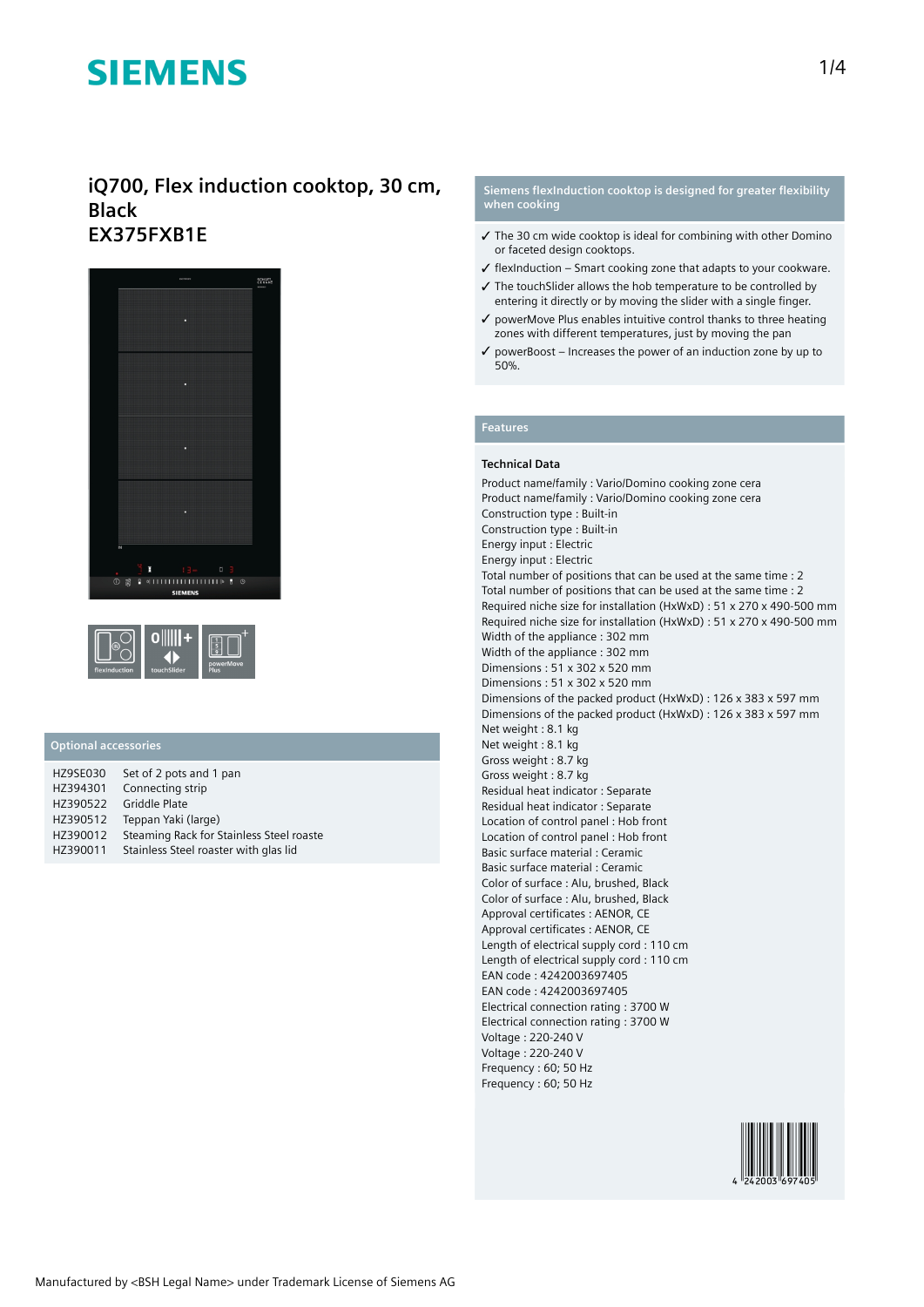## **iQ700, Flex induction cooktop, 30 cm, Black EX375FXB1E**

### **Features**

#### **Design**

- Stainless Steel side trim with bevelled front edge
- 30 cm: space for 2 pots or pans.

#### **Flexibility of cooking zones**

- flexInduction zone: use cookware of any shape or size anywhere within the 40cm long zone.
- Cooking zone middle: 210 mm, 200 mm, 2.2 KW (max. power 3.7 KW)
- Cooking zone middle: 210 mm, 200 mm, 2.2 KW (max. power 3.7 KW)

#### **Usage convenience**

- touchSlider: directly control the power with imprinted touch bar.
- 17 power levels: precisely adapt the heat with 17 power levels (9 main levels and 8 intermediate levels).
- Timer for all zones
- : switches off the cooking zone at the end of the time set (e.g. for boiled eggs).
- Acoustic signal
- : an alarm sounds at the end of the time set (e.g. for pasta).
- Count up timer
- : shows how much time has passed since starting the timer (e.g. for potatoes).

#### **Time saving & efficiency**

- Power boost setting
- : boil water faster thanks to 50% more energy than at the highest standard level.
- powerMove plus: increase or decrease the power level simply by moving the pot forwards or backwards.
- quickStart function: when switching on, the hob automatically selects the cooking zone with cookware (when placed on a zone whilst the hob is off).
- reStart function: in case of unintentional switch-off, this feature restores all previous settings by switching on the hob again within 4 seconds.

#### **Safety**

- 2 stage residual heat indicators: indicates which cooking zones are still hot or warm.
- Control panel lock: prevent unintended activation of the hob.
- Control panel pause: wipe overboiled liquids without unintentionally changing settings (blocking all touch buttons for 30 seconds).
- Main on/off switch: switch off all cooking zones at the touch of a button.
- Automatic safety switch off: for safety reasons, heating stops after a preset time if not used (possible to customise).
- Energy Consumption Display: shows the electricity consumption of the last cooking process.

#### **Installation**

- Dimensions of the product (HxWxD mm): 51 x 302 x 520
- Required niche size for installation (HxWxD mm) : 51 x 270 x (490 - 500)
- Min. worktop thickness: 16 mm
- Connected load: 3.7 KW
- Connection current management (20, 16, 13, 10 Amps options): limit the maximum power if needed (depends on fuse protection of electric installation).
- Power cord: 1.1 m, Cable included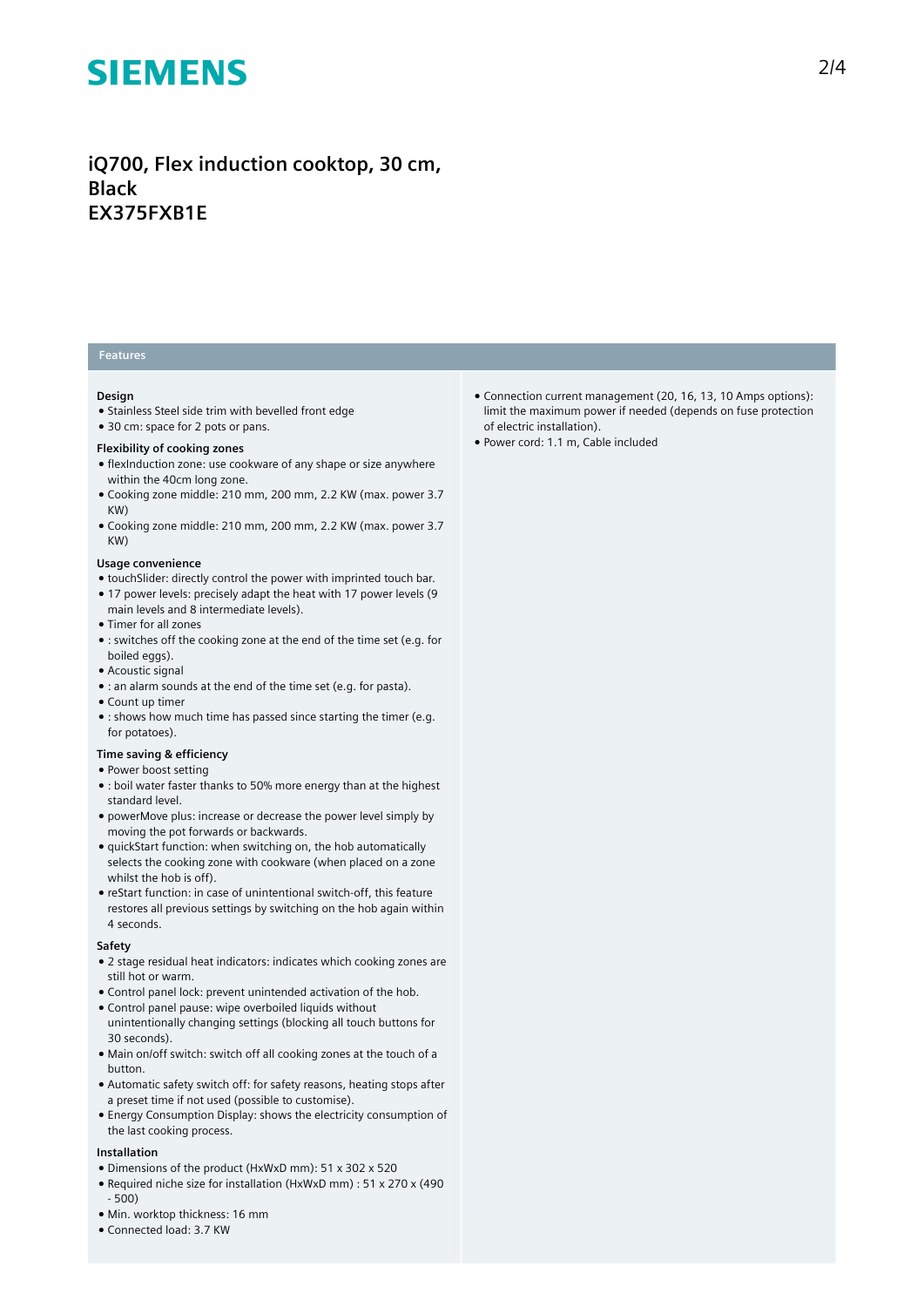**iQ700, Flex induction cooktop, 30 cm, Black EX375FXB1E**